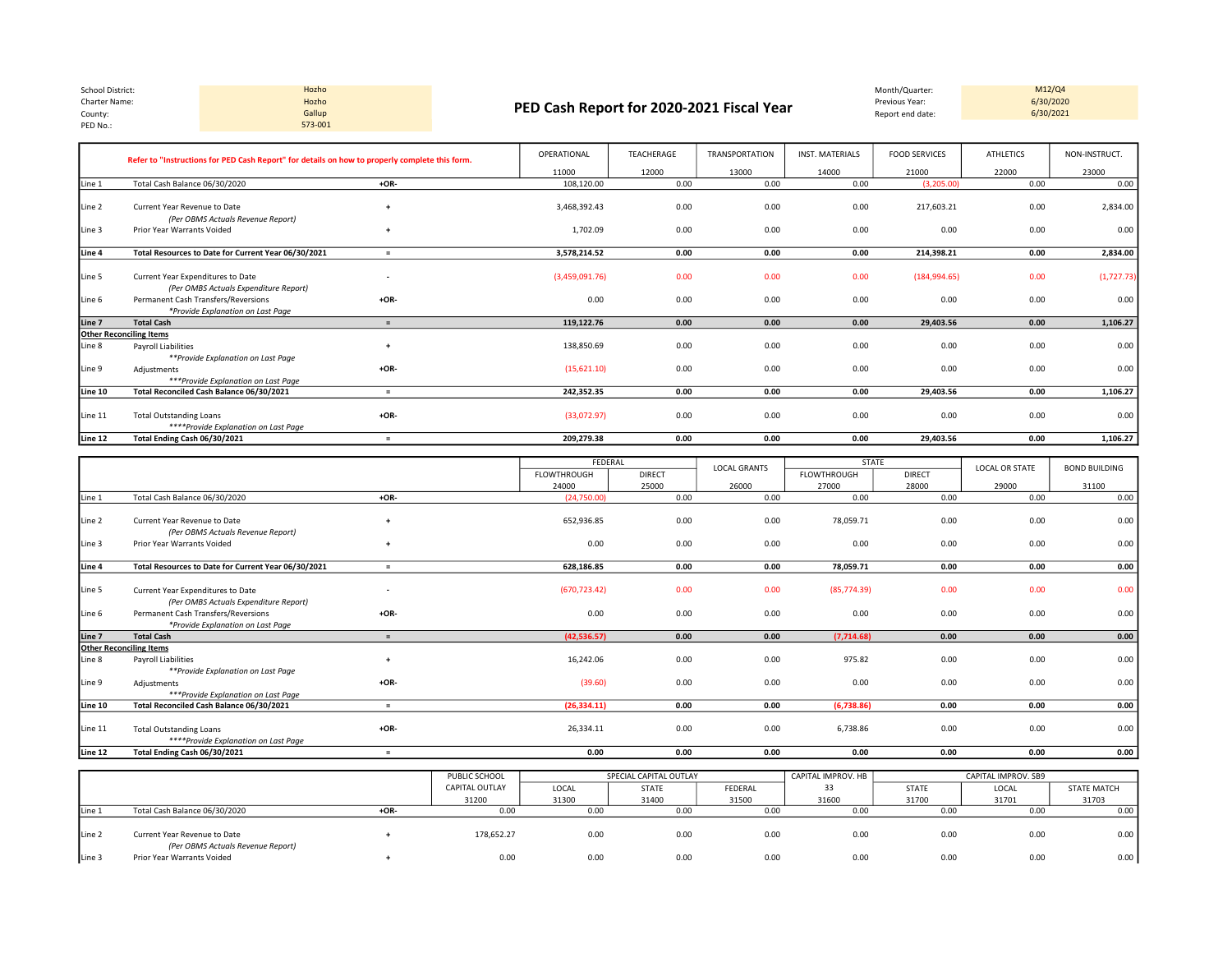| Line 4  | Total Resources to Date for Current Year 06/30/2021 |                          | 178,652.27    | 0.00 | 0.00 | 0.00 | 0.00 | 0.00 | 0.00 | 0.00 |
|---------|-----------------------------------------------------|--------------------------|---------------|------|------|------|------|------|------|------|
|         |                                                     |                          |               |      |      |      |      |      |      |      |
| Line 5  | Current Year Expenditures to Date                   | $\overline{\phantom{a}}$ | (178, 652.27) | 0.00 | 0.00 | 0.00 | 0.00 | 0.00 | 0.00 | 0.00 |
|         | (Per OMBS Actuals Expenditure Report)               |                          |               |      |      |      |      |      |      |      |
| Line 6  | Permanent Cash Transfers/Reversions                 | $+OR-$                   | 0.00          | 0.00 | 0.00 | 0.00 | 0.00 | 0.00 | 0.00 | 0.00 |
|         | *Provide Explanation on Last Page                   |                          |               |      |      |      |      |      |      |      |
| Line 7  | <b>Total Cash</b>                                   | $=$                      | 0.00          | 0.00 | 0.00 | 0.00 | 0.00 | 0.00 | 0.00 | 0.00 |
|         | <b>Other Reconciling Items</b>                      |                          |               |      |      |      |      |      |      |      |
| Line 8  | Payroll Liabilities                                 | $\ddot{}$                | 0.00          | 0.00 | 0.00 | 0.00 | 0.00 | 0.00 | 0.00 | 0.00 |
|         | **Provide Explanation on Last Page                  |                          |               |      |      |      |      |      |      |      |
| Line 9  | Adjustments                                         | $+OR-$                   | 0.00          | 0.00 | 0.00 | 0.00 | 0.00 | 0.00 | 0.00 | 0.00 |
|         | ***Provide Explanation on Last Page                 |                          |               |      |      |      |      |      |      |      |
| Line 10 | Total Reconciled Cash Balance 06/30/2021            | $=$                      | 0.00          | 0.00 | 0.00 | 0.00 | 0.00 | 0.00 | 0.00 | 0.00 |
|         |                                                     |                          |               |      |      |      |      |      |      |      |
| Line 11 | <b>Total Outstanding Loans</b>                      | $+OR-$                   | 0.00          | 0.00 | 0.00 | 0.00 | 0.00 | 0.00 | 0.00 | 0.00 |
|         | ****Provide Explanation on Last Page                |                          |               |      |      |      |      |      |      |      |
| Line 12 | Total Ending Cash 06/30/2021                        |                          | 0.00          | 0.00 | 0.00 | 0.00 | 0.00 | 0.00 | 0.00 | 0.00 |

|         |                                                                            |                          | <b>ENERGY EFFICIENCY</b> | ED. TECH EQUIP ACT | PSCOC 20% | <b>DEBT SERVICE</b> |       | DEFERRED SICK LEAVE   ED TECH DEBT SERVICE | <b>GRAND TOTAL ALL</b> |
|---------|----------------------------------------------------------------------------|--------------------------|--------------------------|--------------------|-----------|---------------------|-------|--------------------------------------------|------------------------|
|         |                                                                            |                          | 31800                    | 31900              | 32100     | 41000               | 42000 | 43000                                      |                        |
| Line 1  | Total Cash Balance 06/30/2020                                              | $+OR-$                   | 0.00                     | 0.00               | 0.00      | 0.00                | 0.00  | 0.00                                       | 80,165.00              |
| Line 2  | Current Year Revenue to Date<br>(Per OBMS Actuals Revenue Report)          | $\overline{ }$           | 0.00                     | 0.00               | 0.00      | 0.00                | 0.00  | 0.00                                       | 4,598,478.47           |
| Line 3  | Prior Year Warrants Voided                                                 |                          | 0.00                     | 0.00               | 0.00      | 0.00                | 0.00  | 0.00                                       | 1,702.09               |
| Line 4  | Total Resources to Date for Current Year 06/30/2021                        | $\equiv$                 | 0.00                     | 0.00               | 0.00      | 0.00                | 0.00  | 0.00                                       | 4,680,345.56           |
| Line 5  | Current Year Expenditures to Date<br>(Per OMBS Actuals Expenditure Report) | $\overline{\phantom{a}}$ | 0.00                     | 0.00               | 0.00      | 0.00                | 0.00  | 0.00                                       | (4,580,964.22)         |
| Line 6  | Permanent Cash Transfers/Reversions<br>*Provide Explanation on Last Page   | $+OR-$                   | 0.00                     | 0.00               | 0.00      | 0.00                | 0.00  | 0.00                                       | 0.00                   |
| Line 7  | <b>Total Cash</b>                                                          | $=$                      | 0.00                     | 0.00               | 0.00      | 0.00                | 0.00  | 0.00                                       | 99,381.34              |
|         | <b>Other Reconciling Items</b>                                             |                          |                          |                    |           |                     |       |                                            |                        |
| Line 8  | Payroll Liabilities<br>**Provide Explanation on Last Page                  |                          | 0.00                     | 0.00               | 0.00      | 0.00                | 0.00  | 0.00                                       | 156,068.57             |
| Line 9  | Adjustments<br>***Provide Explanation on Last Page                         | $+OR-$                   | 0.00                     | 0.00               | 0.00      | 0.00                | 0.00  | 0.00                                       | (15,660.70)            |
| Line 10 | Total Reconciled Cash Balance 06/30/2021                                   | $=$                      | 0.00                     | 0.00               | 0.00      | 0.00                | 0.00  | 0.00                                       | 239,789.21             |
| Line 11 | <b>Total Outstanding Loans</b><br>****Provide Explanation on Last Page     | $+OR-$                   | 0.00                     | 0.00               | 0.00      | 0.00                | 0.00  | 0.00                                       | 0.00                   |
| Line 12 | Total Ending Cash 06/30/2021                                               | $\equiv$                 | 0.00                     | 0.00               | 0.00      | 0.00                | 0.00  | 0.00                                       | 239,789.21             |

| Column | в                                      | ╰                           | D                        |                       |                              | G                                     | H                            |                                        |                          |
|--------|----------------------------------------|-----------------------------|--------------------------|-----------------------|------------------------------|---------------------------------------|------------------------------|----------------------------------------|--------------------------|
|        |                                        |                             |                          |                       | $+OR-$                       | $+OR-$                                |                              |                                        | $+OR-$                   |
|        |                                        | <b>From Bank Statements</b> |                          |                       |                              | <b>Adjustments to Bank Statements</b> |                              | From line 12 Grand<br><b>Total All</b> | 239,789.21               |
|        | Account Name / Type / Last 4 of Acct # | <b>Bank</b>                 | <b>Statement Balance</b> | Overnight Investments | <b>Net Outstanding Items</b> | Outstanding                           | <b>Adjusted Bank Balance</b> | Adjustment<br><b>Description</b>       | <b>Adjustment Amount</b> |
|        |                                        |                             |                          |                       | (Checks) Deposits            | <b>Interbank transfers</b>            |                              |                                        |                          |
|        |                                        | 1107 Pinnicle               | 430,720.62               | 0.00                  | (190, 931.41)                | 0.00                                  | 239,789.21                   |                                        | 0.00                     |
|        |                                        |                             | 0.00                     | 0.00                  | 0.00                         | 0.00                                  | 0.00                         |                                        | 0.00                     |
|        |                                        |                             | 0.00                     | 0.00                  | 0.00                         | 0.00                                  | 0.00                         |                                        | 0.00                     |
|        |                                        |                             | 0.00                     | 0.00                  | 0.00                         | 0.00                                  | 0.00                         |                                        | 0.00                     |
|        |                                        |                             | 0.00                     | 0.00                  | 0.00                         | 0.00                                  | 0.00                         |                                        | 0.00                     |
|        |                                        |                             | 0.00                     | 0.00                  | 0.00                         | 0.00                                  | 0.00                         |                                        | 0.00                     |
|        |                                        |                             | 0.00                     | 0.00                  | 0.00                         | 0.00                                  | 0.00                         |                                        | 0.00                     |
|        |                                        |                             | 0.00                     | 0.00                  | 0.00                         | 0.00                                  | 0.00                         |                                        | 0.00                     |
|        |                                        |                             | 0.00                     | 0.00                  | 0.00                         | 0.00                                  | 0.00                         |                                        | 0.00                     |
|        |                                        |                             | 0.00                     | 0.00                  | 0.00                         | 0.00                                  | 0.00                         |                                        | 0.00                     |
|        |                                        |                             | 0.00                     | 0.00                  | 0.00                         | 0.00                                  | 0.00                         |                                        | 0.00                     |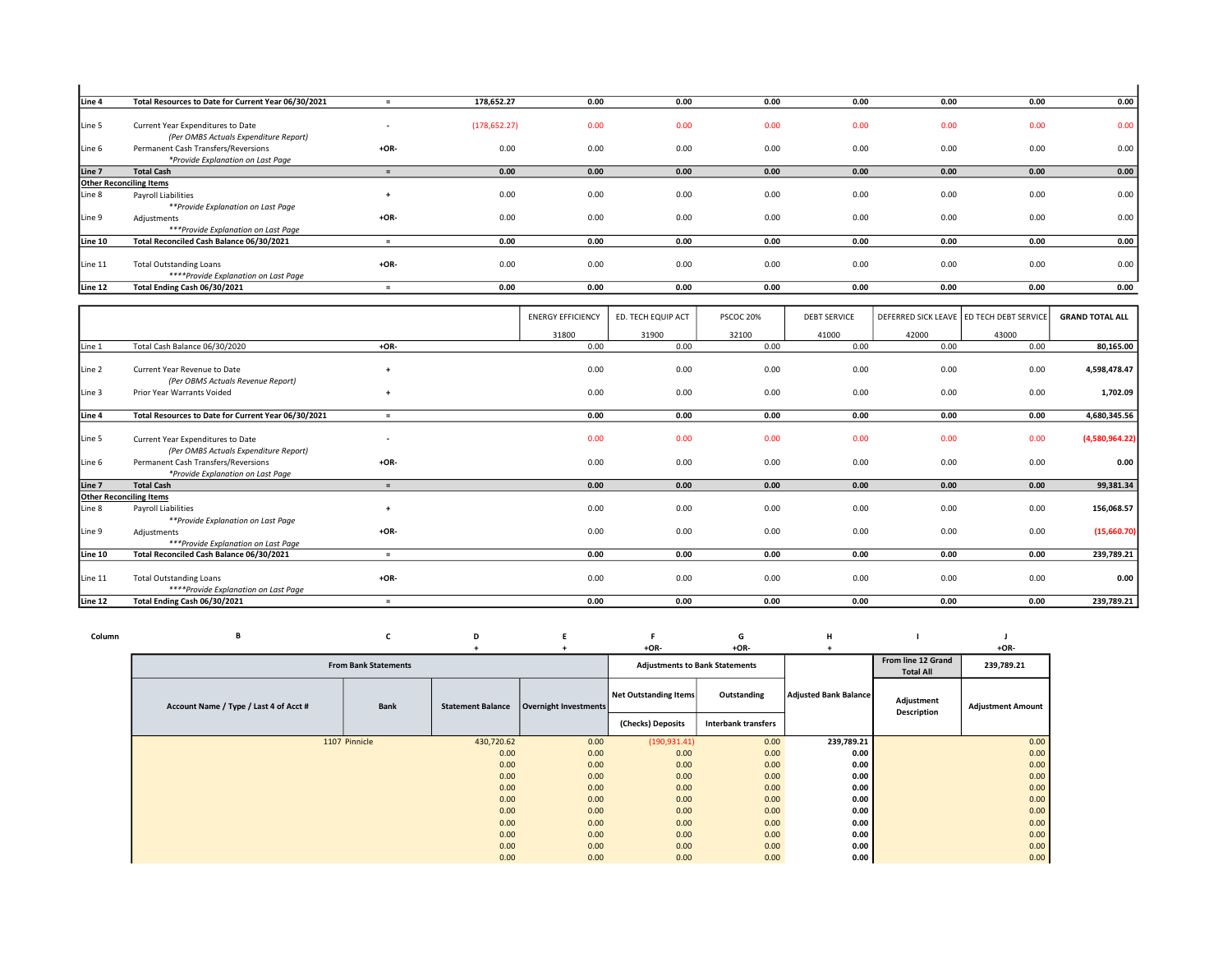| Please provide Page 1 of each of your Bank Statement(s). |            |      |               |      | NOTE: Total Column H must equal total Column J | 0.00       |
|----------------------------------------------------------|------------|------|---------------|------|------------------------------------------------|------------|
| <b>Totals</b>                                            | 430,720.62 | 0.00 | (190, 931.41) | 0.00 | 239,789.21                                     | 239,789.21 |
|                                                          | 0.00       | 0.00 | 0.00          | 0.00 | 0.00                                           | 0.00       |
|                                                          | 0.00       | 0.00 | 0.00          | 0.00 | 0.00                                           | 0.00       |
|                                                          | 0.00       | 0.00 | 0.00          | 0.00 | 0.00                                           | 0.00       |
|                                                          | 0.00       | 0.00 | 0.00          | 0.00 | 0.00                                           | 0.00       |
|                                                          | 0.00       | 0.00 | 0.00          | 0.00 | 0.00                                           | 0.00       |
|                                                          | 0.00       | 0.00 | 0.00          | 0.00 | 0.00                                           | 0.00       |
|                                                          | 0.00       | 0.00 | 0.00          | 0.00 | 0.00                                           | 0.00       |
|                                                          | 0.00       | 0.00 | 0.00          | 0.00 | 0.00                                           | 0.00       |
|                                                          | 0.00       | 0.00 | 0.00          | 0.00 | 0.00                                           | 0.00       |
|                                                          |            |      |               |      |                                                |            |

RECONCILED

\* PERMANENT CASH TRANSFERS/REVERSIONS (LINE 6)

# Please identify all cash transfers and reversions per general ledger. Enter the fund number on the FROM FUND and TO FUND columns. Please provide an explicit explanation (to start a new line of text press Alt+Enter to inser

| <b>FROM FUND</b> | AMOUNT | TO FUND and Explicit Explanation | <b>FROM FUND</b> | AMOUNT | TO FUND and Explicit Explanation | <b>FROM FUND</b> | AMOUNT | TO FUND and Explicit Explanation |
|------------------|--------|----------------------------------|------------------|--------|----------------------------------|------------------|--------|----------------------------------|
|                  | 0.00   |                                  |                  | 0.00   |                                  |                  | 0.00   |                                  |
|                  | 0.00   |                                  |                  | 0.00   |                                  |                  | 0.00   |                                  |
|                  | 0.00   |                                  |                  | 0.00   |                                  |                  | 0.00   |                                  |
|                  | 0.00   |                                  |                  | 0.00   |                                  |                  | 0.00   |                                  |
|                  | 0.00   |                                  |                  | 0.00   |                                  |                  | 0.00   |                                  |
|                  | 0.00   |                                  |                  | 0.00   |                                  |                  | 0.00   |                                  |
|                  | 0.00   |                                  |                  | 0.00   |                                  |                  | 0.00   |                                  |
|                  | 0.00   |                                  |                  | 0.00   |                                  |                  | 0.00   |                                  |
|                  | 0.00   |                                  |                  | 0.00   |                                  |                  |        |                                  |
|                  | 0.00   |                                  |                  | 0.00   |                                  |                  |        |                                  |
|                  |        |                                  |                  |        |                                  | Total            | 0.00   |                                  |

### \*\* OTHER RECONCILING ITEMS - PAYROLL LIABILITIES (LINE 8 )

Please identify all reconciling payroll liabilities per general ledger. Enter the fund number on the FUND column. Please provide an explicit explanation (to start a new line of text press Alt+Enter to insert a line break).

| <b>FUND</b> | AMOUNT | <b>Explicit Explanation</b>                                                                                                               | <b>FUND</b> | AMOUNT | <b>Explicit Explanation</b>                                                  | <b>FUND</b>  | AMOUNT     | <b>Explicit Explanation</b> |
|-------------|--------|-------------------------------------------------------------------------------------------------------------------------------------------|-------------|--------|------------------------------------------------------------------------------|--------------|------------|-----------------------------|
| 11000       |        | Summer Holdback for staff that want to get paid in July,<br>138,850.69 Accured Annual Retirement Contribution, and employee<br>deductions | 27000       | 975.82 | Accured Annual Retirement Contribution, and<br>employee deductions for 27150 | 31701        | 0.00       |                             |
| 12000       | 0.00   |                                                                                                                                           | 28000       | 0.00   |                                                                              | 31703        | 0.00       |                             |
| 13000       | 0.00   |                                                                                                                                           | 29000       | 0.00   |                                                                              | 31800        | 0.00       |                             |
| 14000       | 0.00   |                                                                                                                                           | 31100       | 0.00   |                                                                              | 31900        | 0.00       |                             |
| 21000       | 0.00   |                                                                                                                                           | 31200       | 0.00   |                                                                              | 32100        | 0.00       |                             |
| 22000       | 0.00   |                                                                                                                                           | 31300       | 0.00   |                                                                              | 41000        | 0.00       |                             |
| 23000       | 0.00   |                                                                                                                                           | 31400       | 0.00   |                                                                              | 42000        | 0.00       |                             |
| 24000       |        | 16,242.06 Accured Annual Retirement Contribution, and employee                                                                            | 31500       | 0.00   |                                                                              | 43000        | 0.00       |                             |
| 25000       | 0.00   |                                                                                                                                           | 31600       | 0.00   |                                                                              |              |            |                             |
| 26000       | 0.00   |                                                                                                                                           | 31700       | 0.00   |                                                                              |              |            |                             |
|             |        |                                                                                                                                           |             |        |                                                                              | <b>Total</b> | 156,068.57 |                             |

## \*\*\* OTHER RECONCILING ITEMS - ADJUSTMENTS (LINE 9)

Please identify all reconciling adjustments per general ledger. Enter the fund number on the FUND column. Please provide an explicit explanation (to start a new line of text press Alt+Enter to insert a line break).

| <b>FUND</b> | AMOUNT      | <b>Explicit Explanation</b>                                                                                                                                                                                                                                    | <b>FUND</b> | AMOUNT | <b>Explicit Explanation</b> | <b>FUND</b> | AMOUNT | <b>Explicit Explanation</b> |
|-------------|-------------|----------------------------------------------------------------------------------------------------------------------------------------------------------------------------------------------------------------------------------------------------------------|-------------|--------|-----------------------------|-------------|--------|-----------------------------|
| 11000       | (15,621.10) | 15,661.75 of this is a credit that SW Airlines gave to Hozho for<br>their canceled spring break trip due to COVID last year. The<br>school was unable to use it by 6/30. We have move this to<br>41980. The other adjustment is 1.05, which is the rounding of | 27000       | 0.00   |                             | 31701       | 0.00   |                             |
| 12000       | 0.00        |                                                                                                                                                                                                                                                                | 28000       | 0.00   |                             | 31703       | 0.00   |                             |
| 13000       | 0.00        |                                                                                                                                                                                                                                                                | 29000       | 0.00   |                             | 31800       | 0.00   |                             |
| 14000       | 0.00        |                                                                                                                                                                                                                                                                | 31100       | 0.00   |                             | 31900       | 0.00   |                             |
| 21000       | 0.00        |                                                                                                                                                                                                                                                                | 31200       | 0.00   |                             | 32100       | 0.00   |                             |
| 22000       | 0.00        |                                                                                                                                                                                                                                                                | 31300       | 0.00   |                             | 41000       | 0.00   |                             |
| 23000       | 0.00        |                                                                                                                                                                                                                                                                | 31400       | 0.00   |                             | 42000       | 0.00   |                             |
| 24000       |             | (39.60) Small adjustment to match cash on the GL and Balance sheet in                                                                                                                                                                                          | 31500       | 0.00   |                             | 43000       | 0.00   |                             |
| 25000       | 0.00        |                                                                                                                                                                                                                                                                | 31600       | 0.00   |                             |             |        |                             |
| 26000       | 0.00        |                                                                                                                                                                                                                                                                | 31700       | 0.00   |                             |             |        |                             |